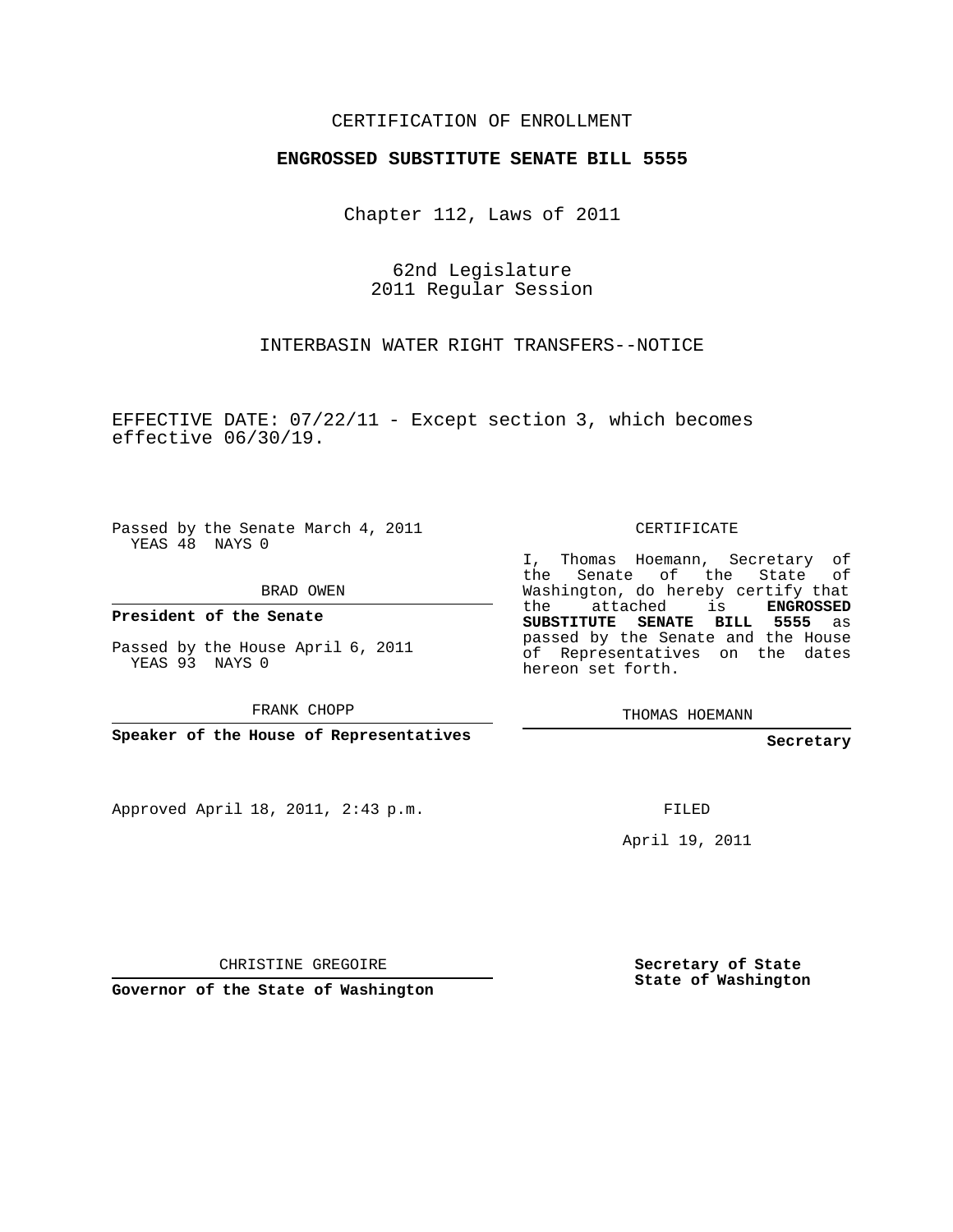## **ENGROSSED SUBSTITUTE SENATE BILL 5555** \_\_\_\_\_\_\_\_\_\_\_\_\_\_\_\_\_\_\_\_\_\_\_\_\_\_\_\_\_\_\_\_\_\_\_\_\_\_\_\_\_\_\_\_\_

\_\_\_\_\_\_\_\_\_\_\_\_\_\_\_\_\_\_\_\_\_\_\_\_\_\_\_\_\_\_\_\_\_\_\_\_\_\_\_\_\_\_\_\_\_

Passed Legislature - 2011 Regular Session

## **State of Washington 62nd Legislature 2011 Regular Session**

**By** Senate Environment, Water & Energy (originally sponsored by Senators Parlette, Hatfield, Morton, Honeyford, and Hewitt)

READ FIRST TIME 02/16/11.

 AN ACT Relating to interbasin transfers of water rights; amending RCW 90.03.380 and 90.03.380; creating a new section; providing an effective date; and providing an expiration date.

BE IT ENACTED BY THE LEGISLATURE OF THE STATE OF WASHINGTON:

 NEW SECTION. **Sec. 1.** The legislature finds that because it is increasingly difficult for water users to acquire new water rights, transfers are a valuable and necessary water management tool. The legislature further finds that interbasin water right transfers may impact the economic and social welfare of rural communities. Therefore, the legislature intends for the department of ecology to provide notice electronically of a proposed interbasin water rights transfer to the board of commissioners in the county of origin before issuing a change authorization.

 **Sec. 2.** RCW 90.03.380 and 2009 c 183 s 15 are each amended to read as follows:

 (1) The right to the use of water which has been applied to a beneficial use in the state shall be and remain appurtenant to the land or place upon which the same is used: PROVIDED, HOWEVER, That the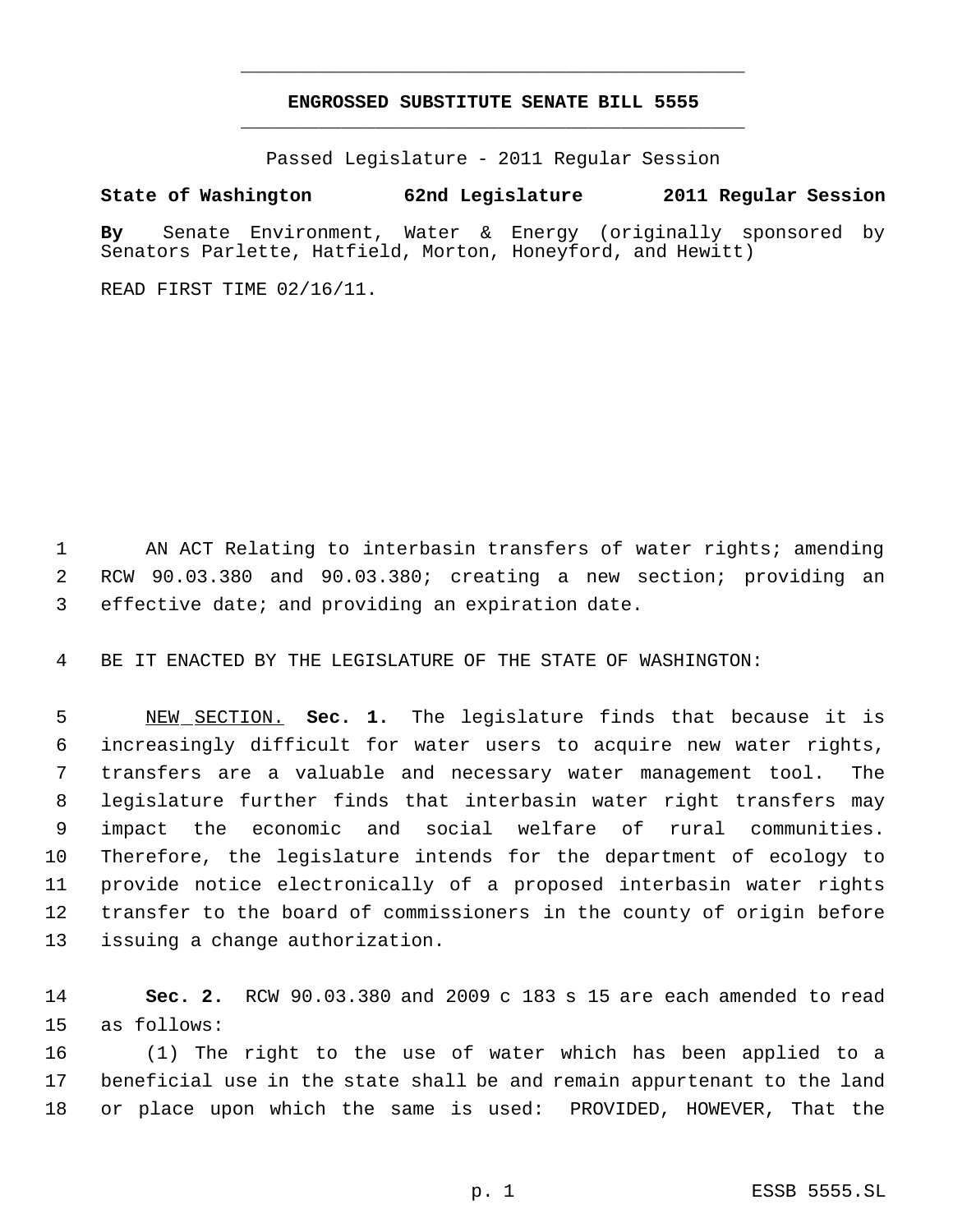right may be transferred to another or to others and become appurtenant to any other land or place of use without loss of priority of right theretofore established if such change can be made without detriment or injury to existing rights. The point of diversion of water for beneficial use or the purpose of use may be changed, if such change can be made without detriment or injury to existing rights. A change in the place of use, point of diversion, and/or purpose of use of a water right to enable irrigation of additional acreage or the addition of new uses may be permitted if such change results in no increase in the annual consumptive quantity of water used under the water right. For purposes of this section, "annual consumptive quantity" means the estimated or actual annual amount of water diverted pursuant to the water right, reduced by the estimated annual amount of return flows, averaged over the two years of greatest use within the most recent five-year period of continuous beneficial use of the water right. Before any transfer of such right to use water or change of the point of diversion of water or change of purpose of use can be made, any person having an interest in the transfer or change, shall file a written application therefor with the department, and the application shall not be granted until notice of the application is published as provided in RCW 90.03.280. If it shall appear that such transfer or such change may be made without injury or detriment to existing rights, the department shall issue to the applicant a certificate in duplicate granting the right for such transfer or for such change of point of diversion or of use. The certificate so issued shall be filed and be made a record with the department and the duplicate certificate issued to the applicant may be filed with the county auditor in like manner and with the same effect as provided in the original certificate or permit to divert water. The time period that the water right was banked under RCW 90.92.070, in an approved local water plan created under RCW 90.92.090, or the water right was subject to an agreement to not divert under RCW 90.92.050 will not be included in the most recent five-year period of continuous beneficial use for the purpose of determining the annual consumptive quantity under this section. If the water right has not been used during the previous five years but the nonuse of which qualifies for one or more of the statutory good causes or exceptions to relinquishment in RCW 90.14.140 and 90.44.520, the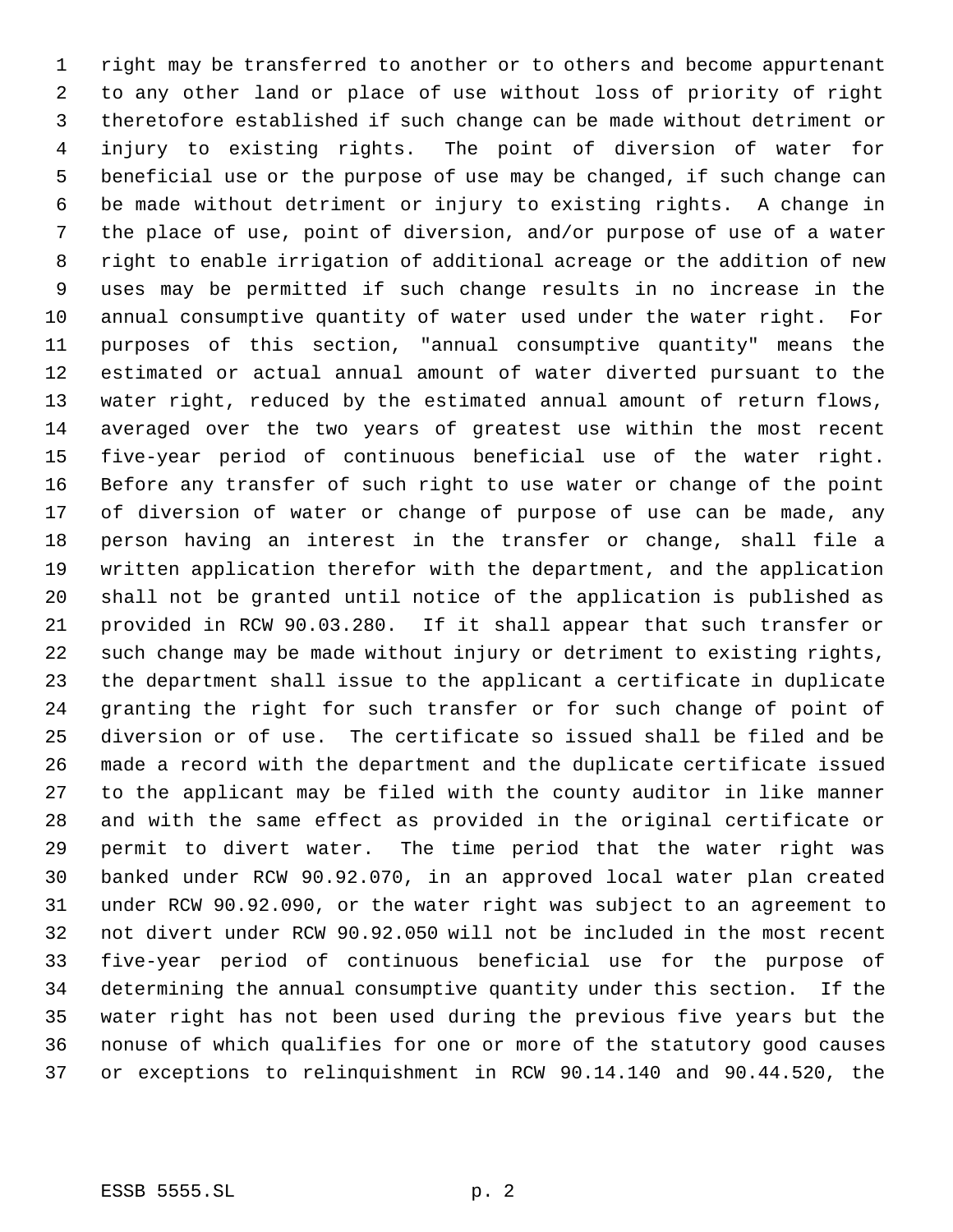period of nonuse is not included in the most recent five-year period of continuous beneficial use for purposes of determining the annual consumptive quantity of water under this section.

 (2) If an application for change proposes to transfer water rights from one irrigation district to another, the department shall, before publication of notice, receive concurrence from each of the irrigation districts that such transfer or change will not adversely affect the ability to deliver water to other landowners or impair the financial integrity of either of the districts.

 (3) A change in place of use by an individual water user or users of water provided by an irrigation district need only receive approval for the change from the board of directors of the district if the use of water continues within the irrigation district, and when water is provided by an irrigation entity that is a member of a board of joint control created under chapter 87.80 RCW, approval need only be received from the board of joint control if the use of water continues within the area of jurisdiction of the joint board and the change can be made without detriment or injury to existing rights.

 (4) This section shall not apply to trust water rights acquired by the state through the funding of water conservation projects under chapter 90.38 RCW or RCW 90.42.010 through 90.42.070.

 (5)(a) Pending applications for new water rights are not entitled to protection from impairment, injury, or detriment when an application relating to an existing surface or ground water right is considered.

 (b) Applications relating to existing surface or ground water rights may be processed and decisions on them rendered independently of processing and rendering decisions on pending applications for new water rights within the same source of supply without regard to the date of filing of the pending applications for new water rights.

 (c) Notwithstanding any other existing authority to process applications, including but not limited to the authority to process applications under WAC 173-152-050 as it existed on January 1, 2001, an application relating to an existing surface or ground water right may be processed ahead of a previously filed application relating to an existing right when sufficient information for a decision on the previously filed application is not available and the applicant for the previously filed application is sent written notice that explains what information is not available and informs the applicant that processing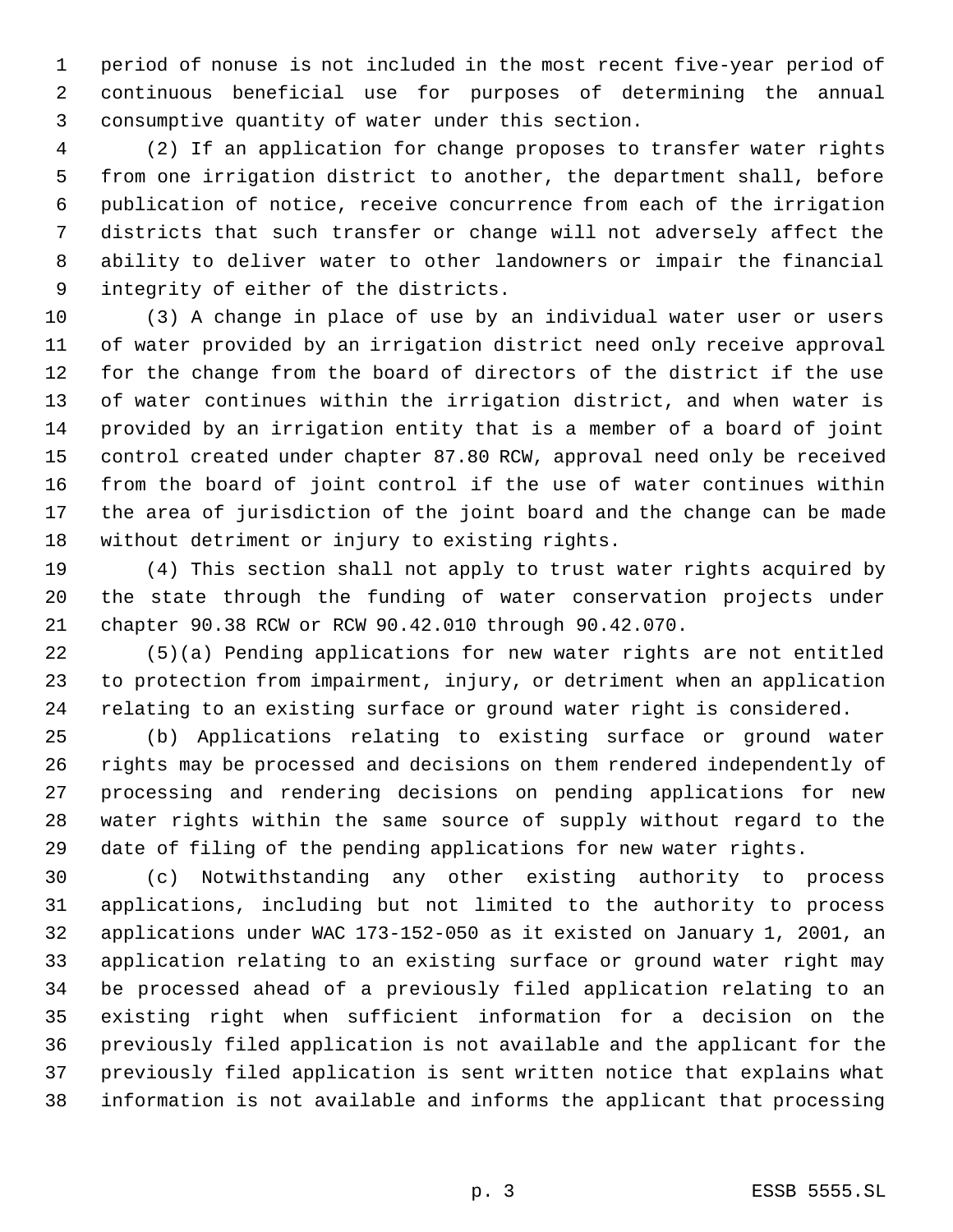of the next application will begin. The previously filed application does not lose its priority date and if the information is provided by the applicant within sixty days, the previously filed application shall be processed at that time. This subsection (5)(c) does not affect any other existing authority to process applications.

 (d) Nothing in this subsection (5) is intended to stop the processing of applications for new water rights.

 (6) No applicant for a change, transfer, or amendment of a water right may be required to give up any part of the applicant's valid water right or claim to a state agency, the trust water rights program, or to other persons as a condition of processing the application.

 (7) In revising the provisions of this section and adding provisions to this section by chapter 237, Laws of 2001, the legislature does not intend to imply legislative approval or disapproval of any existing administrative policy regarding, or any existing administrative or judicial interpretation of, the provisions of this section not expressly added or revised.

 (8) The development and use of a small irrigation impoundment, as defined in RCW 90.03.370(8), does not constitute a change or amendment for the purposes of this section. The exemption expressly provided by this subsection shall not be construed as requiring a change or transfer of any existing water right to enable the holder of the right to store water governed by the right.

 (9) This section does not apply to a water right involved in an approved local water plan created under RCW 90.92.090, a water right that is subject to an agreement not to divert under RCW 90.92.050, or a banked water right under RCW 90.92.070.

 (10)(a) The department may only approve an application submitted after the effective date of this section for an interbasin water rights transfer after providing notice electronically to the board of county commissioners in the county of origin upon receipt of an application.

- 
- (b) For the purposes of this subsection:

 (i) "Interbasin water rights transfer" means a transfer of a water 34 right for which the proposed point of diversion is in a different basin 35 than the proposed place of beneficial use.

 (ii) "County of origin" means the county from which a water right 37 is transferred or proposed to be transferred.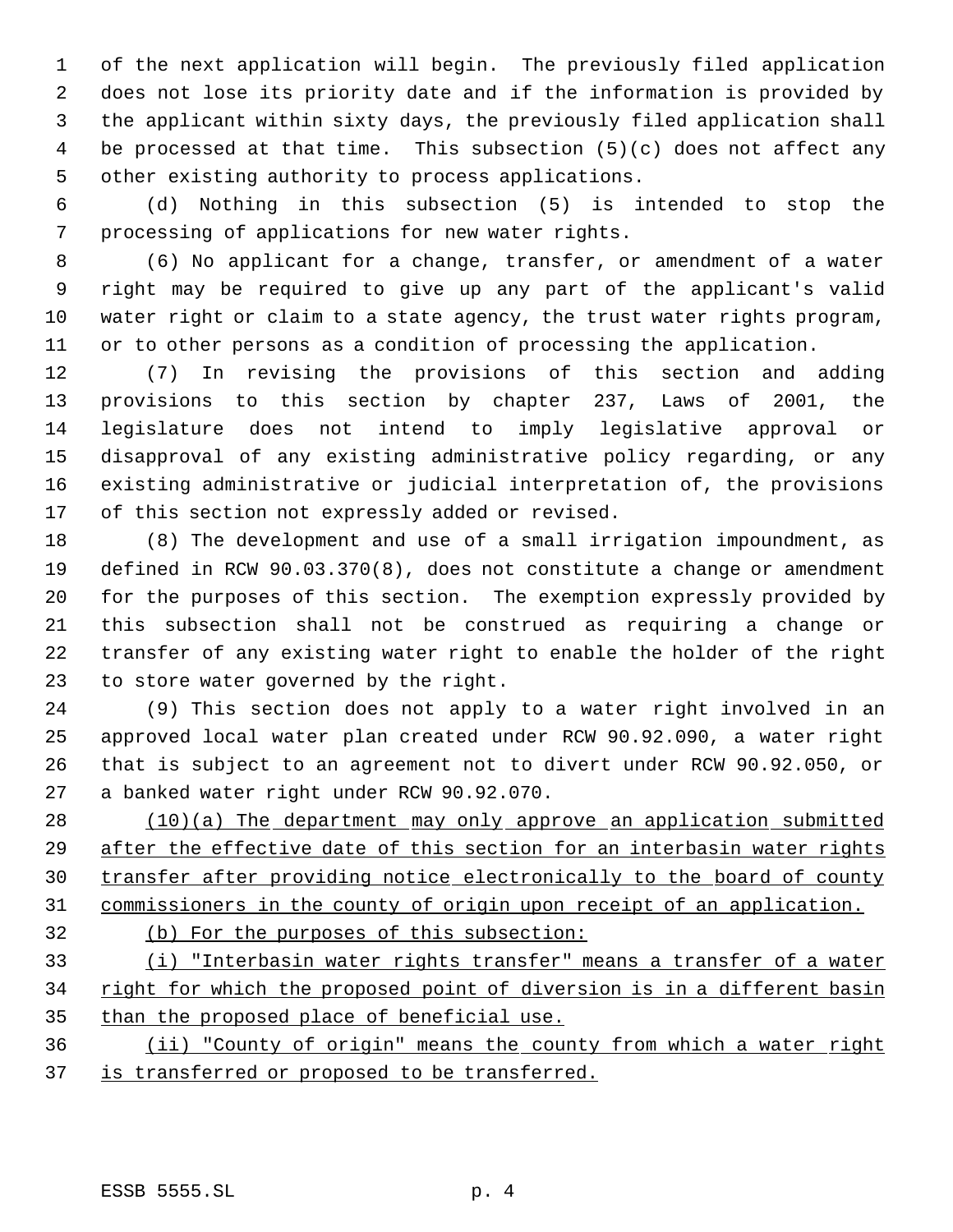(c) This subsection applies to counties located east of the crest

2 of the Cascade mountains.

 **Sec. 3.** RCW 90.03.380 and 2003 c 329 s 2 are each amended to read as follows:

 (1) The right to the use of water which has been applied to a beneficial use in the state shall be and remain appurtenant to the land or place upon which the same is used: PROVIDED, HOWEVER, That the right may be transferred to another or to others and become appurtenant to any other land or place of use without loss of priority of right theretofore established if such change can be made without detriment or injury to existing rights. The point of diversion of water for beneficial use or the purpose of use may be changed, if such change can be made without detriment or injury to existing rights. A change in the place of use, point of diversion, and/or purpose of use of a water right to enable irrigation of additional acreage or the addition of new uses may be permitted if such change results in no increase in the annual consumptive quantity of water used under the water right. For purposes of this section, "annual consumptive quantity" means the estimated or actual annual amount of water diverted pursuant to the water right, reduced by the estimated annual amount of return flows, averaged over the two years of greatest use within the most recent five-year period of continuous beneficial use of the water right. Before any transfer of such right to use water or change of the point of diversion of water or change of purpose of use can be made, any person having an interest in the transfer or change, shall file a written application therefor with the department, and the application shall not be granted until notice of the application is published as provided in RCW 90.03.280. If it shall appear that such transfer or such change may be made without injury or detriment to existing rights, the department shall issue to the applicant a certificate in duplicate granting the right for such transfer or for such change of point of diversion or of use. The certificate so issued shall be filed and be made a record with the department and the duplicate certificate issued to the applicant may be filed with the county auditor in like manner and with the same effect as provided in the original certificate or permit to divert water.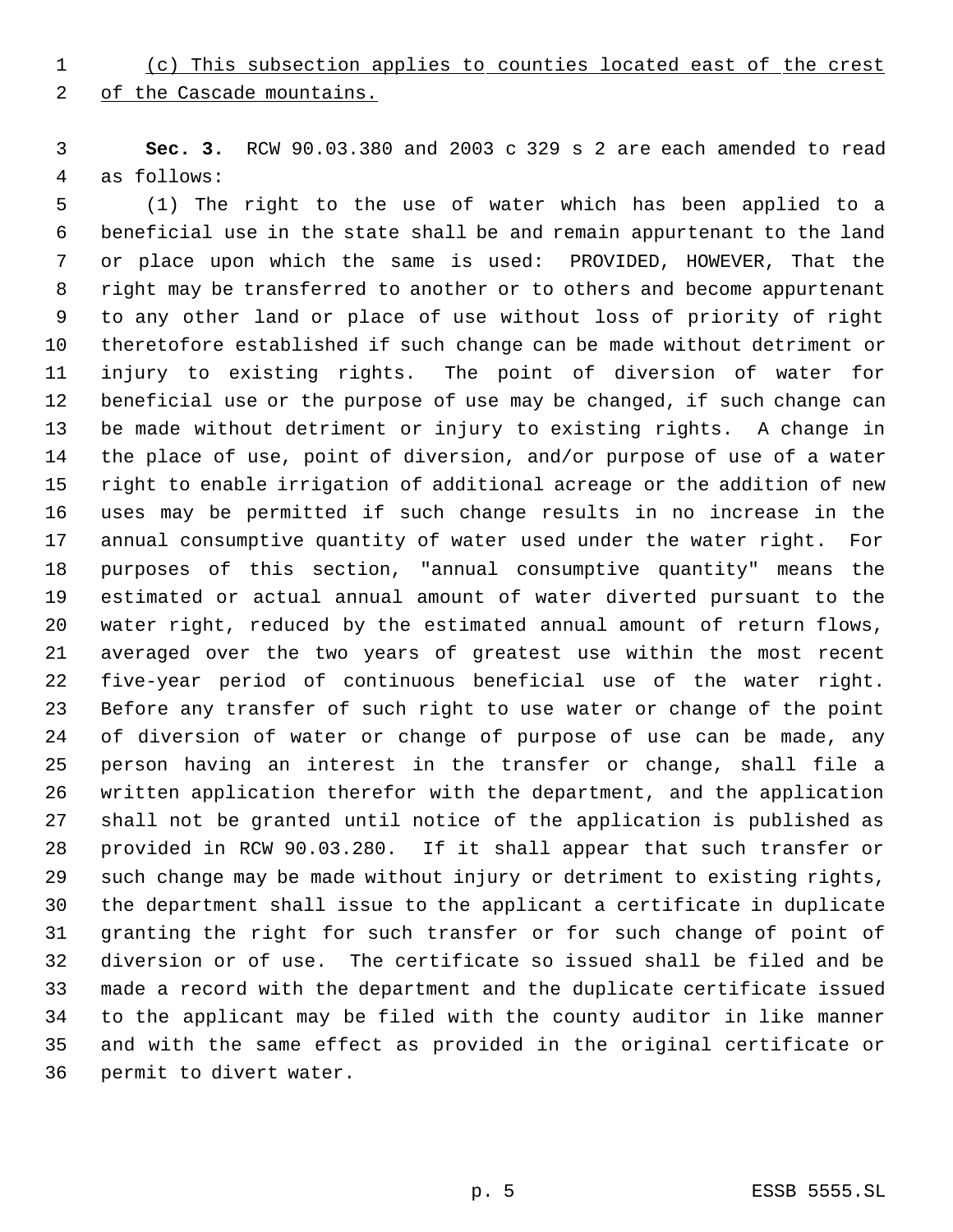(2) If an application for change proposes to transfer water rights from one irrigation district to another, the department shall, before publication of notice, receive concurrence from each of the irrigation districts that such transfer or change will not adversely affect the ability to deliver water to other landowners or impair the financial integrity of either of the districts.

 (3) A change in place of use by an individual water user or users of water provided by an irrigation district need only receive approval for the change from the board of directors of the district if the use of water continues within the irrigation district, and when water is provided by an irrigation entity that is a member of a board of joint control created under chapter 87.80 RCW, approval need only be received from the board of joint control if the use of water continues within the area of jurisdiction of the joint board and the change can be made without detriment or injury to existing rights.

 (4) This section shall not apply to trust water rights acquired by the state through the funding of water conservation projects under chapter 90.38 RCW or RCW 90.42.010 through 90.42.070.

 (5)(a) Pending applications for new water rights are not entitled to protection from impairment, injury, or detriment when an application relating to an existing surface or ground water right is considered.

 (b) Applications relating to existing surface or ground water rights may be processed and decisions on them rendered independently of processing and rendering decisions on pending applications for new water rights within the same source of supply without regard to the date of filing of the pending applications for new water rights.

 (c) Notwithstanding any other existing authority to process applications, including but not limited to the authority to process applications under WAC 173-152-050 as it existed on January 1, 2001, an application relating to an existing surface or ground water right may be processed ahead of a previously filed application relating to an existing right when sufficient information for a decision on the previously filed application is not available and the applicant for the previously filed application is sent written notice that explains what information is not available and informs the applicant that processing of the next application will begin. The previously filed application does not lose its priority date and if the information is provided by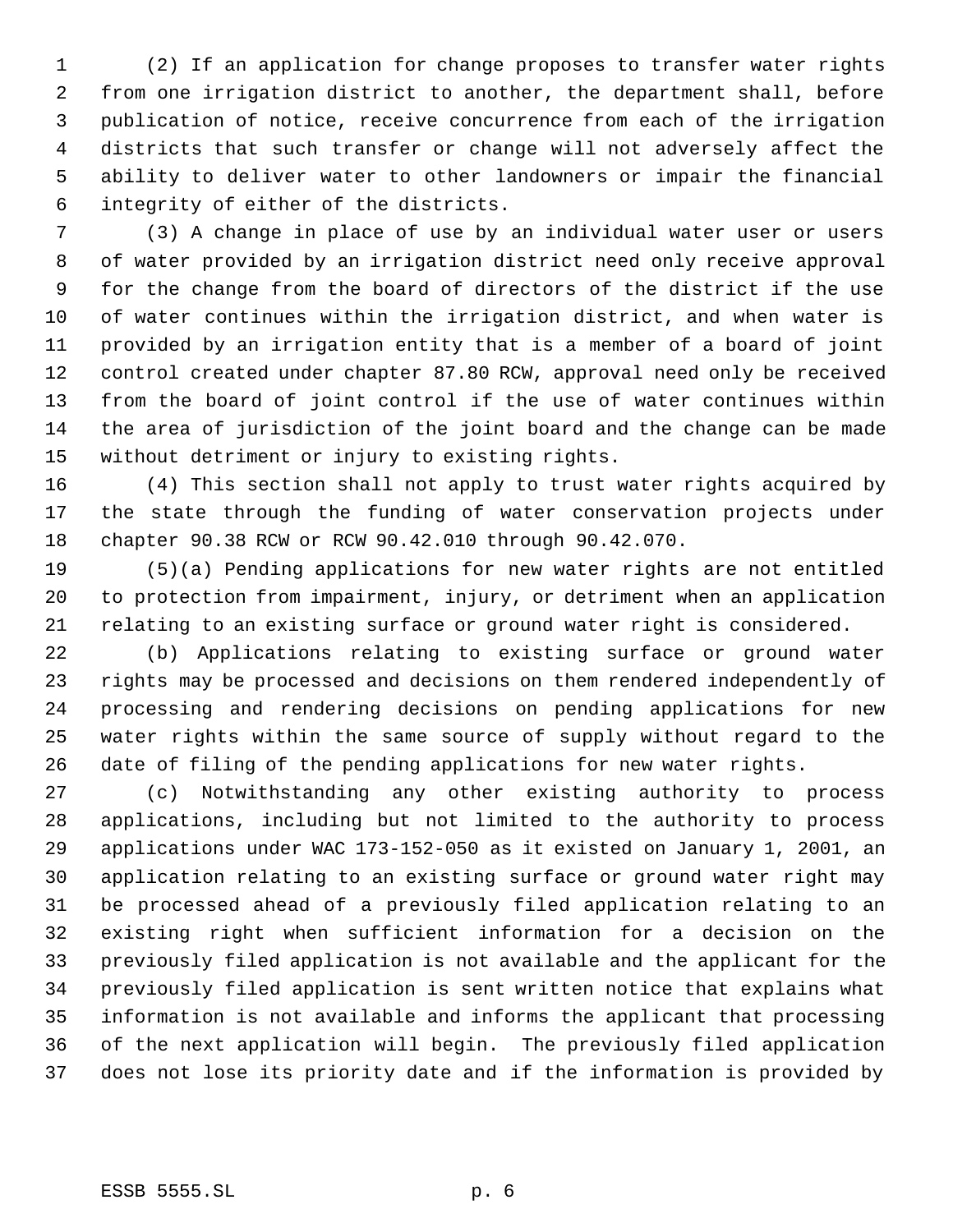the applicant within sixty days, the previously filed application shall be processed at that time. This subsection (5)(c) does not affect any other existing authority to process applications.

 (d) Nothing in this subsection (5) is intended to stop the processing of applications for new water rights.

 (6) No applicant for a change, transfer, or amendment of a water right may be required to give up any part of the applicant's valid water right or claim to a state agency, the trust water rights program, or to other persons as a condition of processing the application.

 (7) In revising the provisions of this section and adding provisions to this section by chapter 237, Laws of 2001, the legislature does not intend to imply legislative approval or disapproval of any existing administrative policy regarding, or any existing administrative or judicial interpretation of, the provisions of this section not expressly added or revised.

 (8) The development and use of a small irrigation impoundment, as defined in RCW 90.03.370(8), does not constitute a change or amendment for the purposes of this section. The exemption expressly provided by this subsection shall not be construed as requiring a change or transfer of any existing water right to enable the holder of the right to store water governed by the right.

 (9)(a) The department may only approve an application submitted 23 after the effective date of this section for an interbasin water rights 24 transfer after providing notice electronically to the board of county commissioners in the county of origin upon receipt of an application.

26 (b) For the purposes of this subsection:

27 (i) "Interbasin water rights transfer" means a transfer of a water 28 right for which the proposed point of diversion is in a different basin than the proposed place of beneficial use.

 (ii) "County of origin" means the county from which a water right 31 is transferred or proposed to be transferred.

 (c) This subsection applies to counties located east of the crest of the Cascade mountains.

NEW SECTION. **Sec. 4.** Section 2 of this act expires June 30, 2019.